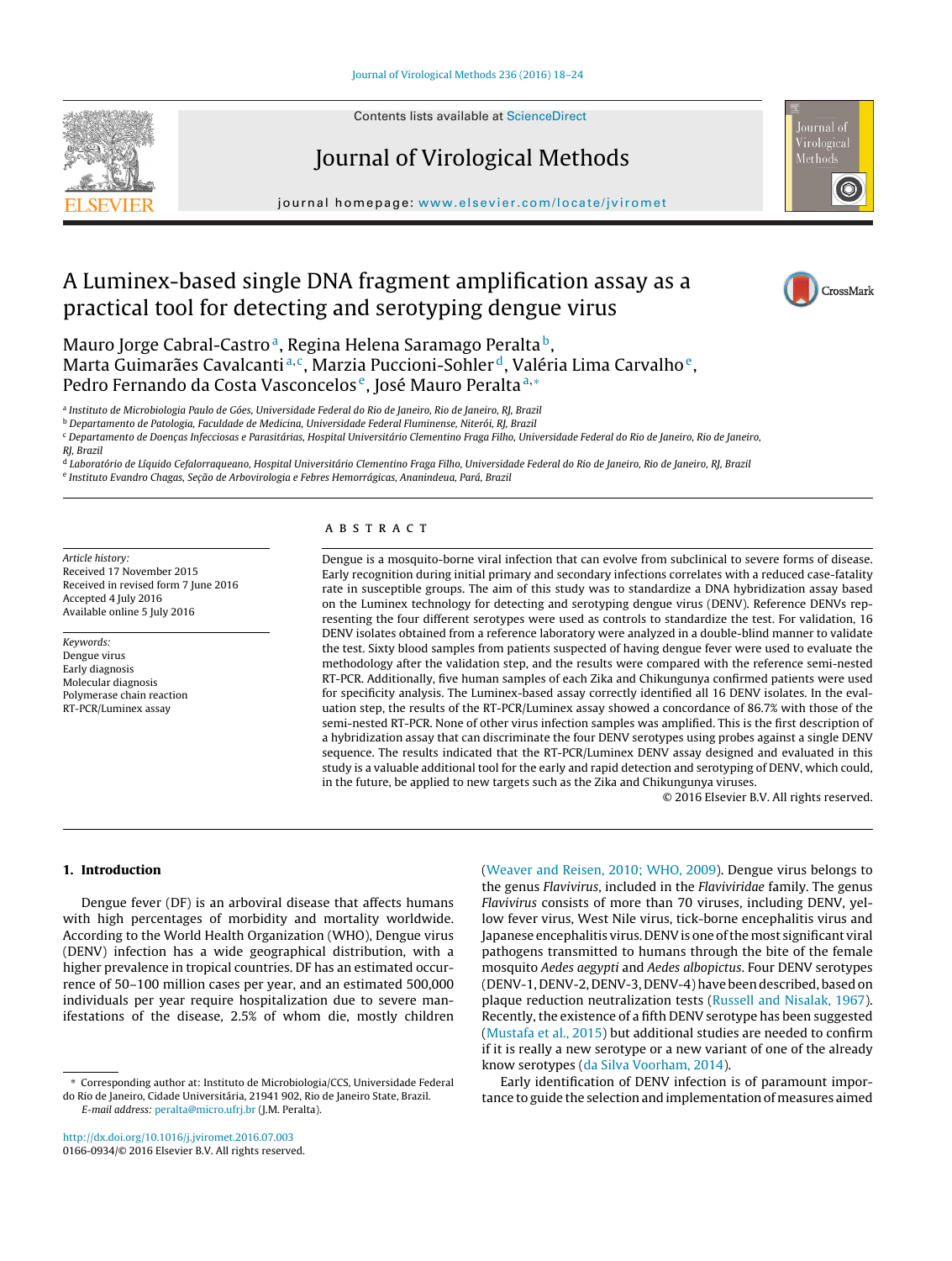<span id="page-1-0"></span>to prevent morbidity and mortality. Two assays, the NS1- and DENV-specific IgM and IgG detection, are the diagnostic methods most commonly used independently or in association. The NS1 antigen is detectable within the first 5 days of infection, but the sensitivity of the commercial kit is variable. If used as a single assay, the sensitivity can be lower than 60%, while combination with a IgM detection assay improves sensitivity, which scales up to 85.70–88.65% [\(Duong](#page-5-0) et [al.,](#page-5-0) [2011;](#page-5-0) [Wang](#page-5-0) [and](#page-5-0) [Sekaran,](#page-5-0) [2010\).](#page-5-0) Furthermore, discrimination of the DENV serotypes is not possible by these methods [\(Anderson](#page-5-0) et [al.,](#page-5-0) [2014;](#page-5-0) [Peeling](#page-5-0) et [al.,](#page-5-0) [2010\).](#page-5-0) Virus isolation using cell culture remains the "gold standard" for the detection of DENV, but this method has a low sensitivity and it is time-consuming, as it requires additional steps for viral identification by indirect immunofluorescence using monoclonal antibodies against the four DENV serotypes [\(Peeling](#page-6-0) et [al.,](#page-6-0) [2010;](#page-6-0) [Shu](#page-6-0) [and](#page-6-0) [Huang,](#page-6-0) [2004\).](#page-6-0) The molecular detection of DENV genomic RNA offers a high degree of sensitivity, and it is more rapid and easier to perform than viral isolation for the diagnosis of DENV infection. In fact, due to their higher sensitivity, molecular techniques have gradually replaced the traditional virus isolation method as the new standard for DENV detection in acute-phase serum samples [\(Guzman](#page-5-0) et al., 2010; [Sasmono](#page-5-0) et al., 2014). However, molecular methods still present some disadvantages, such as the need for the use of agarose gels and the possible risk of sample cross-contamination. For realtime PCR techniques, the main disadvantage is the restriction in the number of fluorescence detection filters, which limits the number of targets in a multiplex analysis ([Binnicker](#page-5-0) [and](#page-5-0) [Espy,](#page-5-0) [2013;](#page-5-0) [Gray](#page-5-0) [and](#page-5-0) [Coupland,](#page-5-0) [2014;](#page-5-0) [Smith](#page-5-0) et [al.,](#page-5-0) [1998\).](#page-5-0) New multiplex methodologies have been developed for the detection of different pathogens and, in this context, RT-PCR/Luminex-based assays may constitute useful alternatives for multiplex diagnosis [\(Wootton](#page-6-0) et [al.,](#page-6-0) [2016\).](#page-6-0)

Luminex xMAP technology was developed in the late 1990s and has become an advanced system for multiplexed biological assays. Currently, many applications for this technology exist, such as immunoassays, DNA hybridization, studies on enzymatic activity, and the number of applications using this technology is increasing [\(Wessels](#page-6-0) et [al.,](#page-6-0) [2014;](#page-6-0) [Wu](#page-6-0) et [al.,](#page-6-0) [2014\).](#page-6-0) Additionally, the use of this technology in association with biomolecular reagents, fluorescent beads, flow cytometry and optical and digital processing has been shown to provide powerful methodologies for the diagnosis of infectious diseases and protein quantification in blood samples ([Dunbar,](#page-5-0) [2006;](#page-5-0) [Fulton](#page-5-0) et [al.,](#page-5-0) [1997;](#page-5-0) [Pickering](#page-5-0) et [al.,](#page-5-0) [2002;](#page-5-0) [Prabhakar](#page-5-0) et [al.,](#page-5-0) [2002;](#page-5-0) [Pride](#page-5-0) et [al.,](#page-5-0) [2012;](#page-5-0) [Santos](#page-5-0) et [al.,](#page-5-0) [2013;](#page-5-0) [Wu](#page-5-0) et [al.,](#page-5-0) [2014\).](#page-5-0)

In recent years, the search for early and faster diagnosis of DENV infections has been pursued extensively, by using different methods and combinations of various techniques to achieve improved sensitivity and specificity. The objective of the present study was to develop a Luminex-based methodology for the identification and differentiation of DENV serotypes, offering potential use in the early diagnosis of DENV infection. The RT-PCR/Luminex assay showed a high efficiency during the standardization and evaluation process by detecting and differentiating DENV serotypes in the samples used in this study. The optimization of a system based on a multiplexed biological assay, which might represent a more rapid and powerful method for detecting and differentiating DENV serotypes in a single reaction, is a promising tool that can aid the early and rapid diagnosis of DENV infection.

# **2. Materials and methods**

# 2.1. Virus isolates and clinical specimens

Reference DENV representative of all four serotypes recognized to date were used as positive controls to standardize the methodology. Additionally, a total of 16 blinded DENV isolates were used

### **Table 1**

List of primers and probes used in this study.

| Sequence $(5' – 3')$               |  |  |  |  |
|------------------------------------|--|--|--|--|
|                                    |  |  |  |  |
| GGTTAGAGGAGACCCCTCCC               |  |  |  |  |
| BIOTIN – GAGACAGCAGGATCTCTG        |  |  |  |  |
|                                    |  |  |  |  |
| AmC12 - ACACCATGGGAAGCTGTACCTTG    |  |  |  |  |
| AmC12 – GAGATGAAGCTGTAGTCTCACTGG   |  |  |  |  |
| AmC12 - TGAGGGAAGCTGTACCTCCTTGCA   |  |  |  |  |
| AmC12 – CCCGAAGCCAGGAGGAAGCTGTACTC |  |  |  |  |
| AmC12 – GGACTAGAGGTTAGAGGAGACCCC   |  |  |  |  |
|                                    |  |  |  |  |

to evaluate the reproducibility of the assay. The viral isolates corresponded to low-passage viral strains cultured in C6/36 cells. The viral isolates were kindly provided by the WHO/Pan American Health Organization Reference Center for Arbovirus Reference and Research at the Department of Arbovirology and Hemorrhagic Fevers, Instituto Evandro Chagas, Brazilian Ministry of Health, Ananindeua, Brazil. DENV isolates were identified by the letters A to P.

Human whole-blood samples were obtained from 60 patients clinically suspected of having dengue fever, within 0–5 days from the time of symptoms onset, at the University Hospital Clementino Fraga Filho/Federal University of Rio de Janeiro (HUCFF/UFRJ), Rio de Janeiro State, Brazil. All samples were tested in accordance with protocols approved by the ethics in research committee of the HUCFF/UFRJ, and were identified with codes to maintain the anonymity of the patients. Human whole-blood samples were collected and immediately stored with a solution of RNA Later (Ambion, USA), as recommended by the manufacturer, to inhibit degradation of the RNA samples.

# 2.2. Primer and probe designing

Twenty-four DNA DENV sequences deposited in GenBank (genetic sequence database at the National Center for Biotechnical Information (NCBI)) were analyzed for primer and probe design. The accession numbers for the sequences are AF311957, AF311958, AF513110, EF025110, AY277659 and DQ672564 for DENV-1; AF359579, AY702038, AY702040, EU179858, EU081177 and EU056812 for DENV-2; AF317645, AY858037, AY858040, GQ466079, EF643017 and FJ644564 for DENV-3; and AF326573, AY762085, AY947539, KC333651, NC 002640 and JQ822247 for DENV-4. These sequences were aligned using the CLC Sequence Viewer software v.7.0.2 (CLC Bio, Denmark). After alignment, a fragment of approximately 159 bp was selected to design the primers and five probes. Among the five probes, four were serotypespecific and one was common to all DENV serotypes. The primers showed 100% consensus between the 24 aligned sequences. The probes were analyzed for potential cross-hybridization with other microorganisms using the Basic Local Alignment Search Tool (BLAST). The reverse primer was biotinylated at the 5' end, and the probes were synthesized with a 5' end amino-modified group and linked to a 12-carbon linker. When designing the probes, regions prone to secondary structures were avoided (Table 1).

## 2.3. RNA extraction

Viral RNA was extracted from 250 µL of cell culture supernatants or human blood samples using the TRIZOL LS Reagent (Ambion, USA) according to the manufacturer's recommendations. Extracted RNA was stored at −70 ◦C until be used.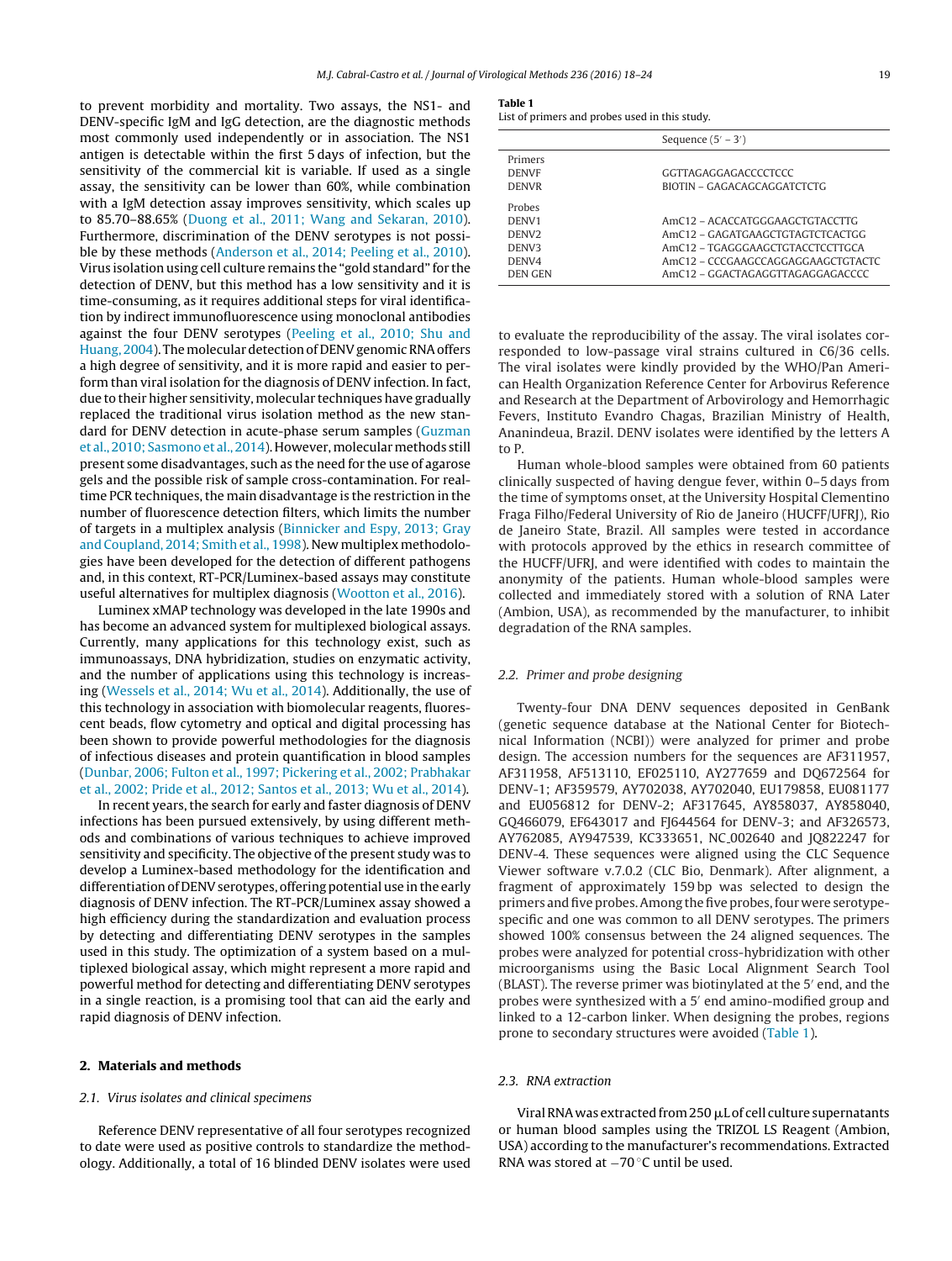#### 2.4. Two-step RT-PCR

#### 2.4.1. Reverse transcription

cDNA was synthesized from clinical and culture samples using the ImProm-II Reverse Transcriptase kit (Promega, USA) according to the manufacturer's recommendations.

## 2.4.2. Amplification of DENV cDNA

The PCR was performed using a pair of primers (DENVF and DENVR, [Table](#page-1-0) 1) common to all four serotypes of DENV and 10  $\mu$ L cDNA. The reverse primer DENVR was synthesized with biotin at the 5' end. Each PCR mixture, in a final volume of 50  $\mu$ L, contained 20 mM Tris-HCl (pH 8,4), 500 mM KCl, 1.5 mM MgCl $_2$ , 200  $\mu$ M each of the four deoxynucleotide triphosphates (dNTPs), 0.2  $\mu$ M of each primer DENV-F and DENV-R, 1.25 U Taq DNA Polymerase (Thermo Fisher Scientific, USA), and 5  $\rm \mu L$  aliquot of cDNA under testing. PCR amplifications were carried out in a Veriti 96-well thermal cycler (Applied Biosystems, USA) programmed for initial denaturation at 95 °C for 5 min, followed by 40 cycles of denaturation at 95 °C for 30 s, primer annealing at  $60^{\circ}$ C for 1 min and primer extension at 72 °C for 1 min, with a final extension at 72 °C for 5 min.

### 2.5. Luminex methodology

#### 2.5.1. Probe coupling

The coupling procedure was performed with capture probes that were amine-modified at the  $5'$  end and magnetic carboxylated microspheres (MagPlex® microspheres, Luminex Corp, USA) using a protocol described by the manufacturer with some modifications. Briefly,  $2.5 \times 10^6$  of the individual stock microspheres were transferred to a 1.5 mL microcentrifuge tube after being homogenized and sonicated for 30 s. The microcentrifuge tube was then placed on a magnetic separator for 2 min. The supernatant was discarded and the magnetic microspheres were suspended in 200 µL 0.1 M MES (2-N-morpholino-ethanesulfonic acid; Sigma, USA), pH 4.5, by vortexing and sonicating for approximately 30 s. The tube was again placed on a magnetic separator for 3 min, the supernatant was removed, and the precipitated microspheres were again washed with 200  $\mu$ L 0.1 M MES pH 4.5, by vortexing and sonicating for approximately 30 s. The tube was placed in the magnetic separator for 3 min, and 175  $\rm \mu L$  of the supernatant were removed. Then, 1 mM of each capture probe was added to a set of magnetic microspheres, and 3  $\rm \mu L$  30 mg/mL freshly prepared N-(3dimethylaminopropyl)-N -ethylcarbonate (EDC) (Thermo Fisher Scientific, USA) was immediately added to each microsphere-probe mixture and incubated for 30 min at room temperature in the dark to allow the amine-modified probe to attach to the carboxylated microspheres. The incubation was repeated using 3  $\rm \mu L$  of freshly prepared 30 mg/mL EDC solution. Then, the coupled magneticmicrospheres were washed once with1 mL of 0.02%Tween-20 (polyxyethylenesorbitan monolaurate) (Sigma, USA) by vortexing, and the tube was placed in the magnetic separator for 3 min. The supernatant was removed and the precipitated coupled magnetic microspheres were suspended in 1 mL of 0.1% sodium dodecyl sulfate (SDS) (Sigma, USA) by inversion. The mixtures were again placed in the magnetic separator for 3 min. The supernatant was discarded and the coupled microspheres were resuspended and stored in 50 µL of TE buffer pH 8.0 (10 mM Tris-HCl, 1 mM EDTA) (Sigma, USA) in the dark at  $4^\circ$ C.

# 2.5.2. Hybridization with serotype-specific magnetic microsphere-capture probes

Complementary 5<sup>'</sup> biotin-labeled PCR amplicons were hybridized with the serotype-specific magnetic microspherecapture probes. The assay was performed in a 96-conical-well plate (BioRad, USA). Firstly, a working solution containing five magnetic microsphere sets previously coated with the respective capture probes was prepared. For the preparation of the working solution, each coupled microsphere set was diluted to contain 84 microspheres/ $\mu$ L in 1.5 × TMAC buffer (4.5 M tetramethylammonium chloride, 75 mM Tris–HCl, pH 8.0, 6 mM EDTA, and 0.15% sarkosyl), and a volume of 33  $\mu$ L of working solution was used per reaction. The total reaction volume was  $50 \mu L$ , which included 33  $\mu$ L of working microsphere solution and 17  $\mu$ L of TE buffer for the blank control well or  $14\,\rm \upmu L$  of TE buffer and  $3\,\rm \mu L$  of labelled PCR amplicons for the test wells. The plate was placed in a thermocycler (Veriti 96-well thermal cycler; Applied Biosystems, USA), and the amplicons were denatured at 95 ◦C for 5 min, followed by incubation at different temperatures (42 $\degree$ C, 45 °C, 48 °C and 50 °C) for 40 and 60 min. After incubation, the reaction plate was placed on a magnetic stand for 3 min. Then, using a pipette, 25  $\mu$ L were carefully removed from each well. The plate was then removed from the magnetic stand, and 75  $\mu$ L of 5,  $6.7$  or 10  $\mu$ g/mL streptavidin- R-phycoerythrin conjugated (SAPE) (Molecular Probes, USA) in  $1 \times$  TMAC buffer (3 M tetramethylammonium chloride, 50 mM Tris–HCl, pH 8.0, 4 mM EDTA, and 0.1% sarkosyl) were added to each well, followed by gentle mixing with a pipette. The plate was placed in the thermocycler and incubated for 10 min at the same hybridization temperature and was then analyzed in the MAGPIX Luminex® platform.

The analysis of the data was performed using Luminex xPonent<sup>®</sup> for MAGPIX® software v. 4.2 (Luminex Corp, USA). To each reaction well, the MAGPIX Luminex® platform emits the median fluorescence intensity (MFI) to identify the microspheres and the SAPE conjugates in the samples. The MFI values for the samples were corrected by subtracting the MFI value of the blank control.

# 2.5.3. Determination of the limit of detection of the RT-PCR/Luminex assay

We determined the limit of detection (LOD) of the assay by using 10-fold serial dilutions of RNA copies of each reference DENV serotype. Viral RNA was obtained from cell culture supernatants infected with each one of the four DENV serotypes and their concentrations were measured using an UV–vis SpectraMax 190 Microplate Reader (Molecular Devices, USA).

# 2.5.4. Analysis of specificity against other arboviruses

The specificity of the RT-PCR/Luminex assay was evaluated by using RNA obtained from clinical samples collected from ten patients with acute febrile infection symptoms, that were confirmed by real time RT-PCR amplification being five for Zika virus and five for Chikungunya virus.

## 2.6. Semi-nested RT-PCR

Semi-nested RT-PCR was performed as described by [Lanciotti](#page-5-0) et [al.](#page-5-0) [\(1992\).](#page-5-0) In brief, the first round was performed using a primer pair (D1 and D2) common to all four serotypes of DENV and 10  $\mu$ L of cDNA. A second round of reaction was initiated with  $5 \mu L$  of diluted material (1:50 in sterile distilled water) from the first-round reaction. Primer D2 was replaced with the DENV serotype-specific primers TS1, TS2, TS3 and Den-4. The amplified products were fractionated by electrophoresis in a 2% agarose gel, stained with GelRed<sup>TM</sup> 1X (Biotium) and visualized on an ultraviolet transilluminator. The size of each amplified product was specific for each serotype analyzed.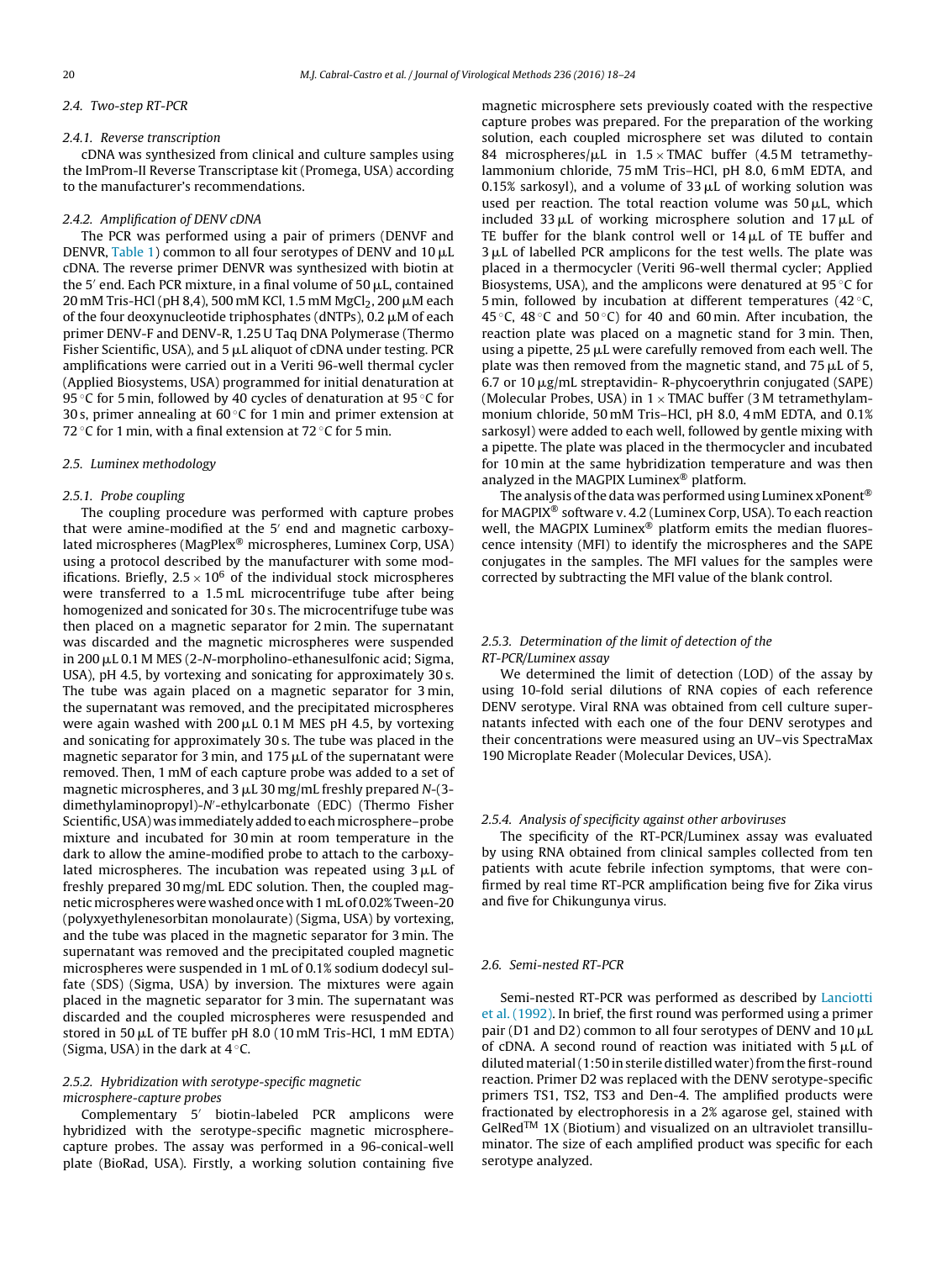# **3. Results**

# 3.1. Evaluation of the primer pair designed for the RT-PCR

The designed primers amplified a 159 bp fragment of the viral genome common to all four DENV serotypes. All four DENV control samples supported the amplification of this fragment when RT-PCR was performed. The amplified fragments were used as targets for multiplex hybridization reactions in the Luminex assay.

## 3.2. Hybridization assay standardization

The results of tests performed at different hybridization temperatures (42 °C, 45 °C, 48 °C, 50 °C), incubation times (40 and 60 min), and SAPE concentrations (5, 6.7 and  $10 \,\mathrm{\mu g/mL}$ ) were evaluated to determine the optimal hybridization assay conditions necessary to discriminate the different DENV serotypes. Hybridization condition assays with control samples of each DENV serotype showed optimum hybridization signals at 42 ◦C for 60 min. By using these conditions, the Luminex-based assay was able to distinguish



**Fig. 1.** Graphic representation of the hybridization signals obtained from biotinylated PCR products using different SAPE conjugated concentrations for each of the five fluorescent magnetic microspheres sets assessed. Three concentrations of the SAPE conjugated (5, 6.7 and 10  $\mu$ g/mL) were evaluated for each of the four serotype-specific capture probes (DENV-1 to DENV-4) and the capture probe common to all four serotypes (DENV GEN). NC = Negative control; PC1 = Positive control for DENV-1; PC2 = Positive control for DENV-2; PC3 = Positive control for DENV-3; PC4 = Positive control for DENV-4.

between the four DENV serotypes, with no cross-reactions. However, the MFI values obtained using hybridization temperatures of 45 ◦C and 48 ◦C for 60 min could not discriminate between the DENV serotypes, although the MFI values of the control samples were higher than those of the blank and the cut-off values. Increasing the hybridization temperature to  $50^{\circ}$ C for 60 min, led to MFI values for DENV-1 and DENV-3 serotypes that were below the cutoff MFI values and therefore, were unsatisfactory. The evaluation of different SAPE conjugate concentrations, revealed very high MFI values for a concentration of 10  $\mu$ g/mL, including the blank control. Therefore, two additional concentrations were evaluated, and a SAPE concentration of 6.7  $\mu$ g/mL was found to show the best MFI signal with a minimum MFI value for the blank, still retaining the ability to detect and differentiate the DENV serotypes (Fig. 1). The MFI values of the control samples and negative controls were corrected by subtracting the blank MFI value of the respective probe. The cut-off MFI value was calculated from the measurement data obtained for six negative controls. The highest isolate values of 3 standard deviations above the mean negative control were 104, 109, 158, 101, and 471 for the DENV-1, DENV-2, DENV-3, DENV-4 and DENV GEN capture probes, respectively.

## 3.3. Oligonucleotide coupling confirmation

During the standardization using the serotype-specific and DENV GEN capture probes, we observed that the DENV-1 capture probe, specific for DENV serotype 1, presented the MFI value closest to the cut-off value. Therefore, we decided to evaluate the coupling efficiency between the serotype-specific DENV-1 probe and the fluorescent magnetic microspheres. Different concentrations (5 fmol, 10 fmol, 20 fmol, 50 fmol, 100 fmol and 200 fmol) of a biotin-labelled complementary oligonucleotide were used. The evaluation showed that the hybridization was satisfactory and demonstrated efficient coupling of the DENV-1 capture probe with the fluorescent magnetic microspheres, because the MFI values increased in relation to the concentration of the complementary biotin-labelled oligonucleotide up to a saturation point (Fig. 2).

# 3.4. Determination of LOD and analysis of specificity

RT-PCR/Luminex assays were performed with different dilutions (10<sup>-1</sup>-10<sup>-8</sup>) of the viral RNA extracted from cell culture



**Fig. 2.** Result of analyzing of the coupling efficiency between the serotype-specific capture probe DENV-1 and the fluorescence magnetic microsphere. The complementary biotin labeled oligonucleotide was added at different concentrations and analyzed in the MAGPIX Luminex® equipment.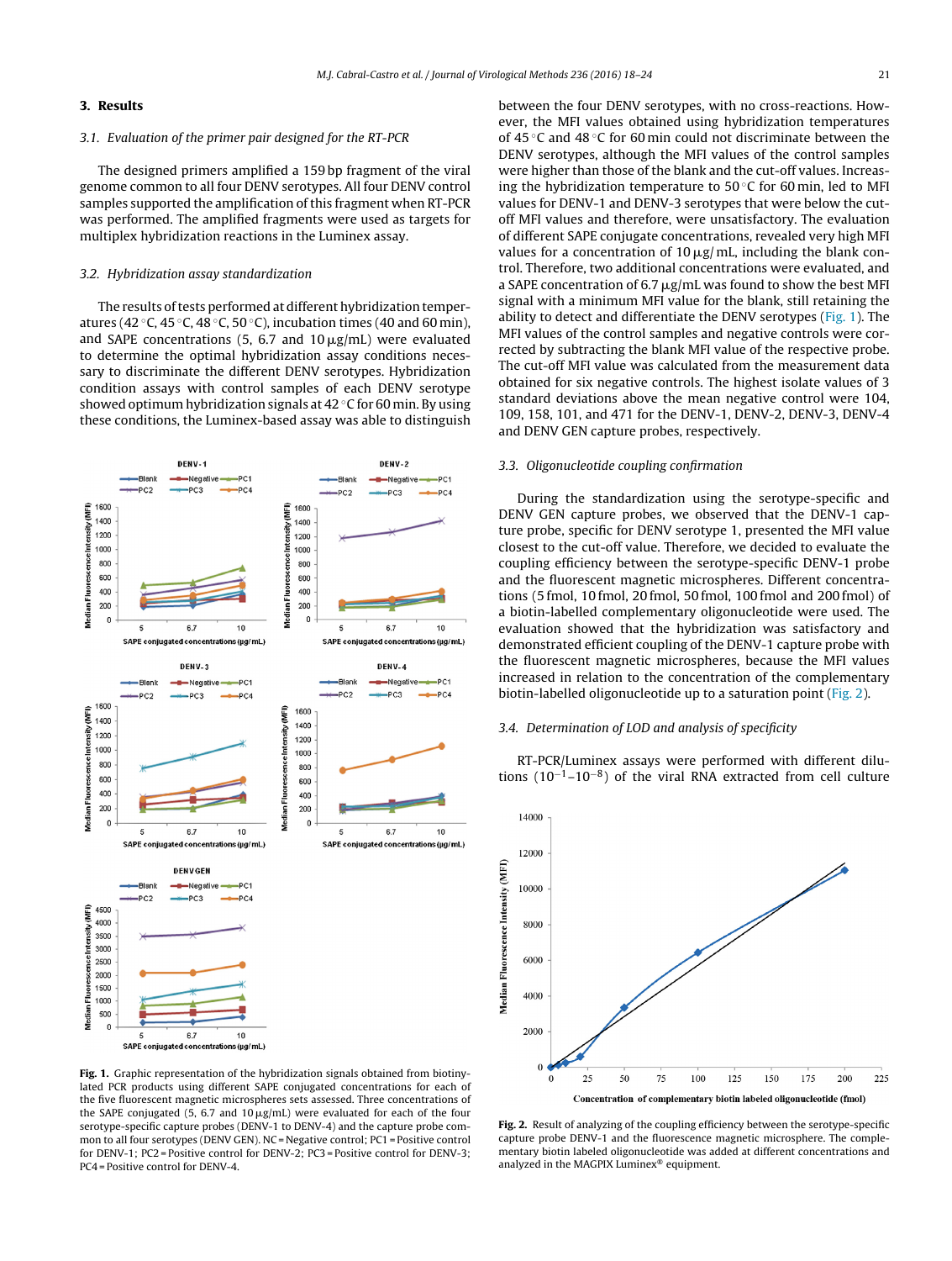**Table 2**

Results of double-blinded evaluation of the Luminex assay designed in the present study by testing cDNA from 16 viral isolates representative of different DENV serotypes.

| Samples/controls | Capture Probes      |           |                |                     |                  |  |  |
|------------------|---------------------|-----------|----------------|---------------------|------------------|--|--|
|                  | DENV-1 <sup>a</sup> | $DENV-2a$ | $DENV-3a$      | DENV-4 <sup>a</sup> | <b>DENV GENa</b> |  |  |
| <b>BLANK</b>     | $\Omega$            | $\Omega$  | $\Omega$       | $\Omega$            | $\Omega$         |  |  |
| Negb             | 8                   | 9         | $\overline{4}$ | 23                  | 314              |  |  |
| D1 <sup>c</sup>  | 551                 | 46        | 65             | 82                  | 2390             |  |  |
| D2 <sup>d</sup>  | 31                  | 752       | 24             | 30                  | 2120             |  |  |
| D3 <sup>e</sup>  | 65                  | 25        | 800            | 56                  | 1977             |  |  |
| D4 <sup>f</sup>  | 76                  | 81        | 154            | 662                 | 1449             |  |  |
| Α                | 0                   | 254       | $\mathbf{0}$   | 0                   | 646              |  |  |
| B                | 44                  | 23        | 470            | 33                  | 749              |  |  |
| C                | 81                  | 80        | 82             | 308                 | 705              |  |  |
| D                | 44                  | 35        | 38             | 436                 | 541              |  |  |
| E                | 306                 | 0         | 0              | 30                  | 2146             |  |  |
| F                | 35                  | 19        | 660            | 32                  | 1805             |  |  |
| G                | 242                 | 18        | 23             | 35                  | 900              |  |  |
| Н                | 349                 | 33        | 48             | 57                  | 868              |  |  |
| I                | $\Omega$            | 304       | $\Omega$       | $\Omega$            | 624              |  |  |
| J                | 350                 | 34        | 45             | 49                  | 813              |  |  |
| K                | 75                  | 374       | 67             | 72                  | 786              |  |  |
| L                | 23                  | 20        | 17             | 188                 | 545              |  |  |
| M                | 20                  | 384       | 18             | 16                  | 683              |  |  |
| N                | 36                  | 33        | 33             | 271                 | 481              |  |  |
| O                | 28                  | 13        | 466            | 28                  | 772              |  |  |
| P                | 83                  | 73        | 534            | 82                  | 964              |  |  |

Bold number means positive reaction.

<sup>a</sup> Cut-off values were 104, 109, 158, 101, 471 for DENV-1, DENV-2, DENV-3, DENV-4 and DENV GEN capture probes, respectively.

**b** Negative control.

<sup>c</sup> Positive control for DENV serotype 1.

<sup>d</sup> Positive control for DENV serotype 2.

Positive control for DENV serotype 3.

<sup>f</sup> Positive control for DENV serotype 4.

supernatants infected with each of the four DENV serotypes. The LODs found for each DENV serotype were 3 pg/ $\mu$ L, 3 pg/ $\mu$ L, and  $1 \text{ pg/}\mu$ L and  $1.5 \text{ pg/}\mu$ L to DENV-1, DENV-2, DENV-3 and DENV-4, respectively.

Analysis of the specificity of the reactions against different arboviruses, has revealed no reactivity of clinical samples obtained from patients with suspected acute febrile infections and with confirmation in real time RT-PCR testing by amplification of viral RNA to Zika virus and Chikungunya virus. Thereby, the RT-PCR/Luminex assay was showed to be 100% specific for DENV.

#### 3.5. RT-PCR/Luminex assay evaluation

A double-blinded analysis of a panel of 16 viral isolates representing different DENV serotypes was performed, employing the best parameters for the RT-PCR/Luminex DENV assay previously determined. All 16 isolates amplify a biotinylated fragment of 159 bp that were used in the Luminex-based assay. All 16 isolates were reactive with the probes used in the Luminex assay. A positive result in this assay was considered when two reactions were positive, one with a serotype-specific capture probe (DENV-1, DENV-2, DENV-3 and DENV-4) and the other with the capture probe common to all four DENV serotypes (DENV GEN). The results are shown in Table 2.

The semi-nested RT-PCR and RT-PCR/Luminex methodologies were compared to evaluate the efficiency of the RT-PCR/Luminex methodology. For this comparison, a panel of 60 human whole blood samples was used. Both methodologies analyzed showed a concordance of 86.7%. Eight samples were identified and serotyped by both methodologies, but six samples were identified and serotyped only by the RT-PCR/Luminex assay (1 for DENV-1; 4 for DENV-3 and 1 for DENV-4) and one sample was only amplified by Semi-nested RT-PCR for DENV-4. Forty-four human whole blood

samples were not identified by the RT-PCR/Luminex methodology and were not amplified by the Semi-nested RT-PCR [\(Table](#page-5-0) 3).

# **4. Discussion**

Rapid and accurate diagnosis of DENV infection is fundamental for implementation of more efficient clinical treatments, contributing to reduce the risk of developing severe manifestations of the disease as well as the morbidity and mortality associated with this infection. In this context, laboratory confirmation of DENV infection plays an important role in distinguishing it from other febrile illnesses such as malaria, leptospirosis, infection by Chikungunya virus and Zika virus, among others ([Capeding](#page-5-0) et [al.,](#page-5-0) [2013;](#page-5-0) [Rowe](#page-5-0) et [al.,](#page-5-0) [2014\).](#page-5-0)

Luminex-based methods have usually been used to detect pathogens or protein markers implicated in several pathological conditions ([Appanna](#page-5-0) et [al.,](#page-5-0) [2012;](#page-5-0) [Dunbar,](#page-5-0) [2006;](#page-5-0) [Gray](#page-5-0) and Coupland, [2014;](#page-5-0) [Santos](#page-5-0) et [al.,](#page-5-0) [2013;](#page-5-0) [Wu](#page-5-0) et [al.,](#page-5-0) [2014\),](#page-5-0) but studies involving nucleic acid detection are still relatively limited. This might be due, at least in part, to difficulties in the standardization of these tests, especially multiplex formats, which are complex and depend on well-defined algorithms. Even with improvements in the stability of the DNA molecules in solution, predictions concerning the hybridization affinity between the probes and their respective targets in microarrays remain empirical ([Liu](#page-5-0) et [al.,](#page-5-0) [2003;](#page-5-0) [Naiser](#page-5-0) et [al.,](#page-5-0) [2009;](#page-5-0) [Zhang](#page-6-0) et [al.,](#page-6-0) [2007\).](#page-6-0) The optimal hybridization temperature is empirically determined through a process of measuring the melting temperature of the probes. For application in a multiplex system, TMAC buffer is added to eliminate the dependence of the dissociation temperature on the GC content of the probe, and thus, a multiplex probe can be used under a single condition. In addition, the selection of probes with secondary structure and other characteristics should be avoided [\(Diaz,](#page-5-0) [2007\).](#page-5-0)

In this study, five different DNA probes were used in a RT-PCR/Luminex-based assay ([Table](#page-1-0) 1), which were coupled to five different fluorescent magnetic microsphere sets: each probe was used to sensitize a different microsphere set. The sizes of the probes ranged from 22 to 27 nucleotides, within the range usually recommended for hybridization assays [\(Dunbar,](#page-5-0) [2006\).](#page-5-0) Probes ranging in size from 8 to 19 nucleotides have also been used in microarraybased techniques, but shorter fragments do not allow stringent optimum conditions due to a low hybridization temperature, tending, therefore, to entail some loss of probe specificity. Although probes larger than 50 nucleotides increase the sensitivity of the test, their specificity is usually lower, with increasing chances offorming secondary structures. A suitable-sized fragment for a probe would is 20-30 nucleotides. Thus, the size of the probe in the hybridization reaction is directly related to the sensitivity of the test and inversely related to its specificity ([Diaz,](#page-5-0) [2007;](#page-5-0) [Dunbar,](#page-5-0) [2006\).](#page-5-0) In addition, the size of the amplified fragment analyzed in this study  $(159$  bp) is also within the range recommended in the literature, because most of the amplified fragments used in other studies have ranged from 90 bp to 417 bp, to minimize the potential for allosteric impediments that affect the efficiency of hybridization [\(Dunbar,](#page-5-0) [2006;](#page-5-0) [Fitzgerald](#page-5-0) et [al.,](#page-5-0) [2007\).](#page-5-0)

At the completion of this study, no description of a RT-PCR/Luminex assay for the detection and differentiation of DENV serotypes, using only a fragment common to all four DENV serotypes was available in the literature. The advantage of the assay is that it can test for the presence of a broad panel of DENV genotypes and can provide rapid and reliable results; therefore, it can be used as a marker in early infection.

Luminex is a methodology that has been growing in its diagnostic applications, because it allows the inclusion of additional molecular targets according to the epidemiological background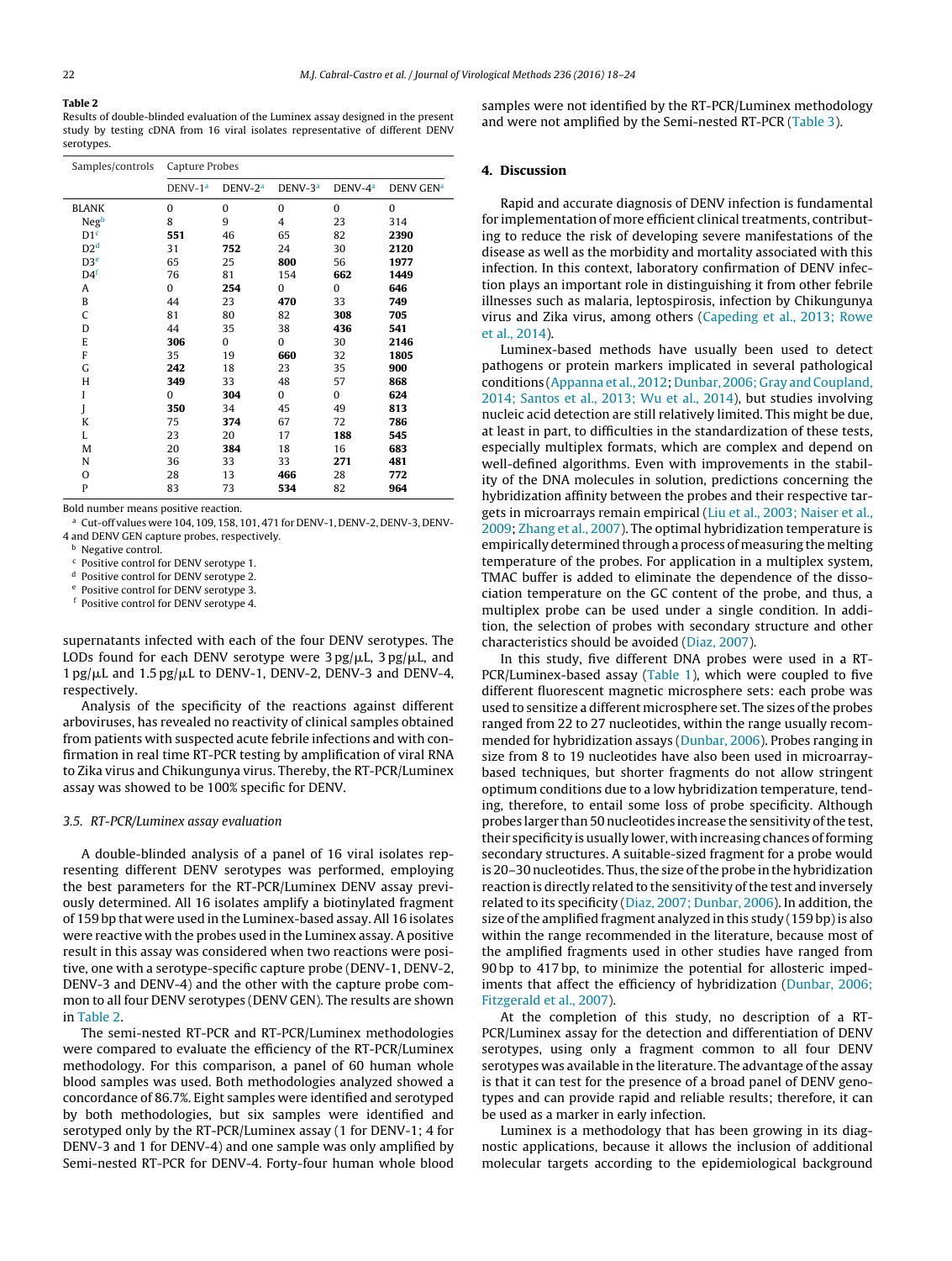### <span id="page-5-0"></span>**Table 3**

Comparison of the results obtained with the Luminex assay and Semi-Nested RT-PCR methodologies for the different DENV serotypes in sixty blood samples from patients suspected of having dengue fever.

|                    |                 | LUMINEX         |        |        |        |        |       |  |  |
|--------------------|-----------------|-----------------|--------|--------|--------|--------|-------|--|--|
|                    |                 | NA <sup>a</sup> | DENV-1 | DENV-2 | DENV-3 | DENV-4 | Total |  |  |
| Semi-Nested RT-PCR | NA <sup>a</sup> | 44              |        |        |        |        | 50    |  |  |
|                    | DENV-1          | $\theta$        |        |        |        |        |       |  |  |
|                    | DENV-2          | $_{0}$          |        |        |        |        |       |  |  |
|                    | DENV-3          | 0               |        |        |        |        |       |  |  |
|                    | DENV-4          |                 |        |        |        |        |       |  |  |
|                    | Total           | 45              |        |        |        |        | 60    |  |  |

Bold number means concordant results.

<sup>a</sup> Not amplified.

of the area under study (Munro et al., 2013). Therefore, the use of the RT-PCR/Luminex technique might lead to significant improvements in the early diagnosis and treatment of acute DENV infections. However, because of the possibility of having different targets in different stages of infection, the diagnosis of DENV infection must still be performed by combining methods: considering the nature of the NS1 antigen, the presence of viral particles in the blood and the levels of IgM and IgG antibodies against DENV ([Peeling](#page-6-0) et [al.,](#page-6-0) [2010;](#page-6-0) [Shu](#page-6-0) [and](#page-6-0) [Huang,](#page-6-0) [2004\).](#page-6-0) Low viral loads might be related to the absence of reactivity as shown in other studies (Munro et al., 2013). Besides, different genotypes within each of the four serotypes have been described and might lead to changes in the sequence of RNA that interfere with probe hybridization (Carneiro et al., 2012; De Simone et al., 2004; Weaver and Vasilakis, 2009). However, nested PCR has been used with the same aim, and changes inthe recognitionofthe amplified fragmentshavenot been described to date.

The results indicate that the RT-PCR/Luminex assay developed in this study might constitute a new robust technique for the early diagnosis of DENV infections, contributing to meeting the increasing demand for accurate differential diagnosis of DF and helping to reduce the morbidity and mortality caused by this infection. The RT-PCR/Luminex assay might also be a valuable tool to offer surveillance and assistance to the public health system, to implement interventions through the detection of DENV serotypes in a single reaction. In addition, new targets can be added to the multiplex assay by Luminex methodology, in the future, to obtain differential diagnosis and more accurate detection of other etiologic agents, such as Chikungunya and Zika viruses.

# **5. Conclusion**

The RT-PCR/Luminex DENV assay showed a high efficiency during the standardization and evaluation procedures by detecting and differentiating DENV serotypes in the samples used in this study. Further optimization and validation of the RT-PCR/Luminex assay are necessary to broaden the application of this methodology as an aid for the early diagnosis of DENV infections in different populations.

## **Acknowledgements**

This work was supported by the Conselho Nacional de Desenvolvimento Científico e Tecnológico (CNPq), Brazil and the Coordenação de Aperfeiçoamento de Pessoal de Nível Supeiror (CAPES), Brazil and Fundação de Amparo a Pesquisa Carlos Chagas Filho, Rio de Janeiro, Brazil.

## **References**

Anderson, N.W., Jespersen, D.J., Rollins, L., Seaton, B., Prince, H.E., Theel, E.S., 2014. Detection of the dengue virus NS1 antigen using an enzyme immunoassay.

Diagn. Microbiol. Infect. Dis. 79, 194–197, [http://dx.doi.org/10.1016/j.](dx.doi.org/10.1016/j.diagmicrobio.2014.02.001) [diagmicrobio.2014.02.001.](dx.doi.org/10.1016/j.diagmicrobio.2014.02.001)

- Appanna, R., Wang, S.M., Ponnampalavanar, S.a., Lum, L.C.S., Sekaran, S.D., 2012. Cytokine factors present in dengue patient sera induces alterations of junctional proteins in human endothelial cells. Am. J. Trop. Med. Hyg. 87, 936–942, [http://dx.doi.org/10.4269/ajtmh.2012.11-0606](dx.doi.org/10.4269/ajtmh.2012.11-0606).
- Binnicker, M.J., Espy, M.E., 2013. Comparison of six real-time PCR assays for qualitative detection of cytomegalovirus in clinical specimens. J. Clin. Microbiol. 51, 3749–3752, [http://dx.doi.org/10.1128/JCM.02005-13](dx.doi.org/10.1128/JCM.02005-13).
- Capeding, M.R., Chua, M.N., Hadinegoro, S.R., Hussain, I.I.H.M., Nallusamy, R., Pitisuttithum, P., Rusmil, K., Thisyakorn, U., Thomas, S.J., Huu Tran, N., Wirawan, D.N., Yoon, I.-K., Bouckenooghe, A., Hutagalung, Y., Laot, T., Wartel, T.A., 2013. Dengue and other common causes of acute febrile illness in Asia: an active surveillance study in children. PLoS Negl. Trop. Dis. 7, e2331, [http://dx.](dx.doi.org/10.1371/journal.pntd.0002331) [doi.org/10.1371/journal.pntd.0002331](dx.doi.org/10.1371/journal.pntd.0002331).
- Carneiro, A.R., Cruz, A.C.R., Vallinoto, M., de Vasconcelos Melo, D., Ramos, R.T.J., Medeiros, D.B.A., da Silva, E.V.P., da Costa Vasconcelos, P.F., 2012. Molecular characterisation of dengue virus type 1 reveals lineage replacement during circulation in Brazilian territory. Mem. Inst. Oswaldo Cruz 107, 805–812, [http://dx.doi.org/10.1590/S0074-02762012000600016.](dx.doi.org/10.1590/S0074-02762012000600016)
- da Silva Voorham, J.M., 2014. [A](http://refhub.elsevier.com/S0166-0934(15)30100-2/sbref0030) [possible](http://refhub.elsevier.com/S0166-0934(15)30100-2/sbref0030) [fifth](http://refhub.elsevier.com/S0166-0934(15)30100-2/sbref0030) [dengue](http://refhub.elsevier.com/S0166-0934(15)30100-2/sbref0030) [virus](http://refhub.elsevier.com/S0166-0934(15)30100-2/sbref0030) [serotype.](http://refhub.elsevier.com/S0166-0934(15)30100-2/sbref0030) [Ned.](http://refhub.elsevier.com/S0166-0934(15)30100-2/sbref0030) [Tijdschr.](http://refhub.elsevier.com/S0166-0934(15)30100-2/sbref0030) [Geneeskd.](http://refhub.elsevier.com/S0166-0934(15)30100-2/sbref0030) [158,](http://refhub.elsevier.com/S0166-0934(15)30100-2/sbref0030) [A7946.](http://refhub.elsevier.com/S0166-0934(15)30100-2/sbref0030)
- De Simone, T.S., Nogueira, R.M.R., Araújo, E.S.M., Guimarães, F.R., Santos, F.B., Schatzmayr, H.G., Souza, R.V., Teixeira Filho, G., Miagostovich, M.P., 2004. Dengue virus surveillance: the co-circulation of DENV-1, DENV-2 and DENV-3 in the state of Rio de Janeiro, Brazil. Trans. R. Soc. Trop. Med. Hyg. 98, 553–562, [http://dx.doi.org/10.1016/j.trstmh.2003.09.003](dx.doi.org/10.1016/j.trstmh.2003.09.003).
- Diaz, M.R., 2007. [Bead](http://refhub.elsevier.com/S0166-0934(15)30100-2/sbref0040) [suspension](http://refhub.elsevier.com/S0166-0934(15)30100-2/sbref0040) [arrays](http://refhub.elsevier.com/S0166-0934(15)30100-2/sbref0040) [for](http://refhub.elsevier.com/S0166-0934(15)30100-2/sbref0040) [identifying](http://refhub.elsevier.com/S0166-0934(15)30100-2/sbref0040) [fungal](http://refhub.elsevier.com/S0166-0934(15)30100-2/sbref0040) [pathogens.](http://refhub.elsevier.com/S0166-0934(15)30100-2/sbref0040) [Microbe](http://refhub.elsevier.com/S0166-0934(15)30100-2/sbref0040) [2,](http://refhub.elsevier.com/S0166-0934(15)30100-2/sbref0040) [74–81.](http://refhub.elsevier.com/S0166-0934(15)30100-2/sbref0040)
- Dunbar, S.A., 2006. Applications of Luminex xMAP technology for rapid, high-throughput multiplexed nucleic acid detection. Clin. Chim. Acta 363, 71–82, [http://dx.doi.org/10.1016/j.cccn.2005.06.023.](dx.doi.org/10.1016/j.cccn.2005.06.023)
- Duong, V., Ly, S., Lorn Try, P., Tuiskunen, A., Ong, S., Chroeung, N., Lundkvist, A., Leparc-Goffart, I., Deubel, V., Vong, S., Buchy, P., 2011. Clinical and virological factors influencing the performance of a NS1 antigen-capture assay and potential use as a marker of dengue disease severity. PLoS Negl. Trop. Dis. 5,
- e1244, [http://dx.doi.org/10.1371/journal.pntd.0001244](dx.doi.org/10.1371/journal.pntd.0001244). Fitzgerald, C., Collins, M., van Duyne, S., Mikoleit, M., Brown, T., Fields, P., 2007. Multiplex, bead-based suspension array for molecular determination of common Salmonella serogroups. J. Clin. Microbiol. 45, 3323–3334, [http://dx.](dx.doi.org/10.1128/JCM.00025-07) [doi.org/10.1128/JCM.00025-07](dx.doi.org/10.1128/JCM.00025-07).
- Fulton, R.J., McDade, R.L., Smith, P.L., Kienker, L.J., Kettman, J.R., 1997. [Advanced](http://refhub.elsevier.com/S0166-0934(15)30100-2/sbref0060) [multiplexed](http://refhub.elsevier.com/S0166-0934(15)30100-2/sbref0060) [analysis](http://refhub.elsevier.com/S0166-0934(15)30100-2/sbref0060) [with](http://refhub.elsevier.com/S0166-0934(15)30100-2/sbref0060) [the](http://refhub.elsevier.com/S0166-0934(15)30100-2/sbref0060) [FlowMetrix](http://refhub.elsevier.com/S0166-0934(15)30100-2/sbref0060) [system.](http://refhub.elsevier.com/S0166-0934(15)30100-2/sbref0060) [Clin.](http://refhub.elsevier.com/S0166-0934(15)30100-2/sbref0060) [Chem.](http://refhub.elsevier.com/S0166-0934(15)30100-2/sbref0060) [43,](http://refhub.elsevier.com/S0166-0934(15)30100-2/sbref0060) [1749–1756.](http://refhub.elsevier.com/S0166-0934(15)30100-2/sbref0060)
- Gray, J., Coupland, L.J., 2014. The increasing application of multiplex nucleic acid detection tests to the diagnosis of syndromic infections. Epidemiol. Infect. 142, 1–11, [http://dx.doi.org/10.1017/S0950268813002367](dx.doi.org/10.1017/S0950268813002367).
- Guzman, M.G., Halstead, S.B., Artsob, H., Buchy, P., Farrar, J., Gubler, D.J., Hunsperger, E., Kroeger, A., Margolis, H.S., Martínez, E., Nathan, M.B., Pelegrino, J.L., Simmons, C., Yoksan, S., Peeling, R.W., 2010. Dengue: a continuing global
- threat. Nat. Rev. Microbiol. 8, S7–16, [http://dx.doi.org/10.1038/nrmicro2460.](dx.doi.org/10.1038/nrmicro2460) Lanciotti, R.S., Calisher, C.H., Gubler, D.J., Chang, G.J., Vorndam a, V., 1992. [Rapid](http://refhub.elsevier.com/S0166-0934(15)30100-2/sbref0075) [detection](http://refhub.elsevier.com/S0166-0934(15)30100-2/sbref0075) [and](http://refhub.elsevier.com/S0166-0934(15)30100-2/sbref0075) [typing](http://refhub.elsevier.com/S0166-0934(15)30100-2/sbref0075) [of](http://refhub.elsevier.com/S0166-0934(15)30100-2/sbref0075) [dengue](http://refhub.elsevier.com/S0166-0934(15)30100-2/sbref0075) [viruses](http://refhub.elsevier.com/S0166-0934(15)30100-2/sbref0075) [from](http://refhub.elsevier.com/S0166-0934(15)30100-2/sbref0075) [clinical](http://refhub.elsevier.com/S0166-0934(15)30100-2/sbref0075) [samples](http://refhub.elsevier.com/S0166-0934(15)30100-2/sbref0075) [by](http://refhub.elsevier.com/S0166-0934(15)30100-2/sbref0075) [using](http://refhub.elsevier.com/S0166-0934(15)30100-2/sbref0075) [reverse](http://refhub.elsevier.com/S0166-0934(15)30100-2/sbref0075) [transcriptase-polymerase](http://refhub.elsevier.com/S0166-0934(15)30100-2/sbref0075) [chain](http://refhub.elsevier.com/S0166-0934(15)30100-2/sbref0075) [reaction.](http://refhub.elsevier.com/S0166-0934(15)30100-2/sbref0075) [J.](http://refhub.elsevier.com/S0166-0934(15)30100-2/sbref0075) [Clin.](http://refhub.elsevier.com/S0166-0934(15)30100-2/sbref0075) [Microbiol.](http://refhub.elsevier.com/S0166-0934(15)30100-2/sbref0075) [30,](http://refhub.elsevier.com/S0166-0934(15)30100-2/sbref0075) [545–551.](http://refhub.elsevier.com/S0166-0934(15)30100-2/sbref0075)
- Liu, W., Di, X., Yang, G., Matsuzaki, H., Huang, J., Mei, R., Ryder, T.B., Webster, T. a., Dong, S., Liu, G., Jones, K.W., Kennedy, G.C., Kulp, D., 2003. Algorithms for large-scale genotyping microarrays. Bioinformatics 19, 2397–2403, [http://dx.](dx.doi.org/10.1093/bioinformatics/btg332) [doi.org/10.1093/bioinformatics/btg332.](dx.doi.org/10.1093/bioinformatics/btg332)
- Munro, S.B., Kuypers, J., Jerome, K.R., 2013. Comparison of a multiplex real-time PCR assay with a multiplex luminex assay for influenza virus detection. J. Clin. Microbiol. 51, 1124–1129, [http://dx.doi.org/10.1128/JCM.03113-12](dx.doi.org/10.1128/JCM.03113-12).
- Mustafa, M.S., Rasotgi, V., Jain, S., Gupta, V., 2015. Discovery of fifth serotype of dengue virus (DENV-5): A new public health dilemma in dengue control. Med. J. Armed Forces India 71, 67–70, [http://dx.doi.org/10.1016/j.mjafi.2014.09.011](dx.doi.org/10.1016/j.mjafi.2014.09.011).
- Naiser, T., Kayser, J., Mai, T., Michel, W., Ott, A., 2009. Stability of a surface-bound oligonucleotide duplex inferred from molecular dynamics: a study of single nucleotide defects using DNA microarrays. Phys. Rev. Lett. 102, 218301, [http://](dx.doi.org/10.1103/PhysRevLett.102.218301) [dx.doi.org/10.1103/PhysRevLett.102.218301.](dx.doi.org/10.1103/PhysRevLett.102.218301)